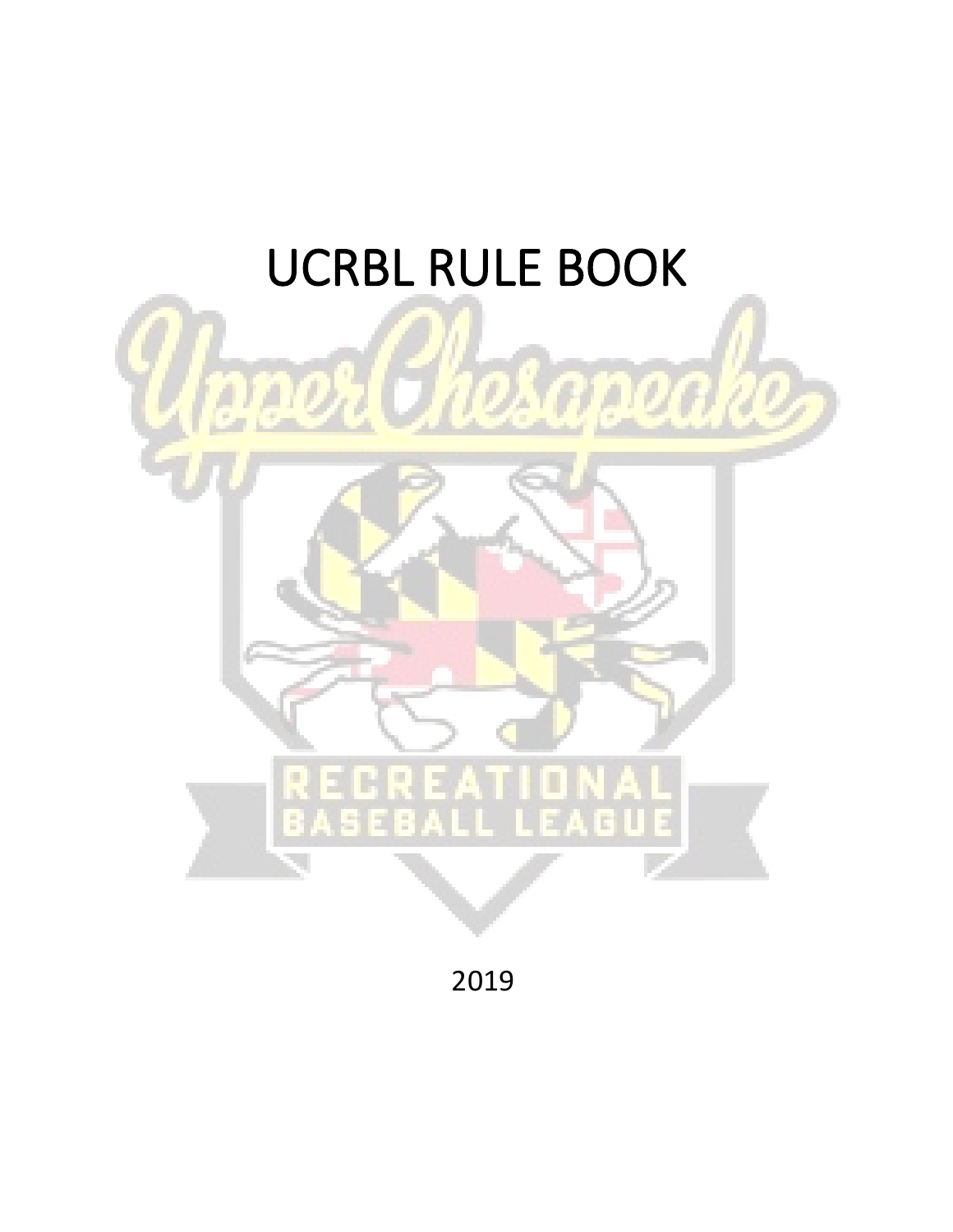# **I. Program Guidelines**

# **Registration**

Program Age before May 1st, 2019. All Rosters are due on UCRBL website [http://www.leaguelineup.com/ucrbl,](http://www.leaguelineup.com/ucrbl) by April 22<sup>nd</sup>, 2019 and may be edited until May 17th, 2019. Travel Players must have asterisk\*.

**7-8 9-10 11-12 13-15**

Players may "play up" but are not allowed to play in lower age groups.

# **Tournaments**

Each age group season shall be followed by a tournament (format to be determined). After play has continued for 2 Hours, no new inning will start.

Placement in tournament brackets to be determined (no seeding during season will be used for tournament placement for all age groups).

# **Tie-Breakers**

1) Head to head competition (only applies when two teams are tied)

- 2) Lowest average runs per game allowed per game played (if head to head does not apply)
- 3) Highest average runs scored per game played

4) Coin toss

## **All Star Teams**

An All-Star day will be held during the season, for all groups. Two to three players from each team, depending on league size, will participate. They will abide by all age group rules. All Star Game dates will be determined by the league managers prior to the start of the regular season.

# **II. Organizational Responsibilities**

# **Managers**

Besides the on-field game time decisions of the manager, he must assure all safety rules for his players. They will also be responsible for games dates, times and places. He must be sure his team is in uniform with protective cups on. Managers must maintain official scorebooks at all games.

## **Umpire**

The umpire has more to do than just call balls and strikes. He must check for protective cups, check the base and mound distances, and make sure the bases are secure. The umpire must know the rulebook inside and out and take authority of the game. Umpires must report any accomplishment or concern to the Chief Umpire. The Umpire will have complete control of the field and his decisions are final.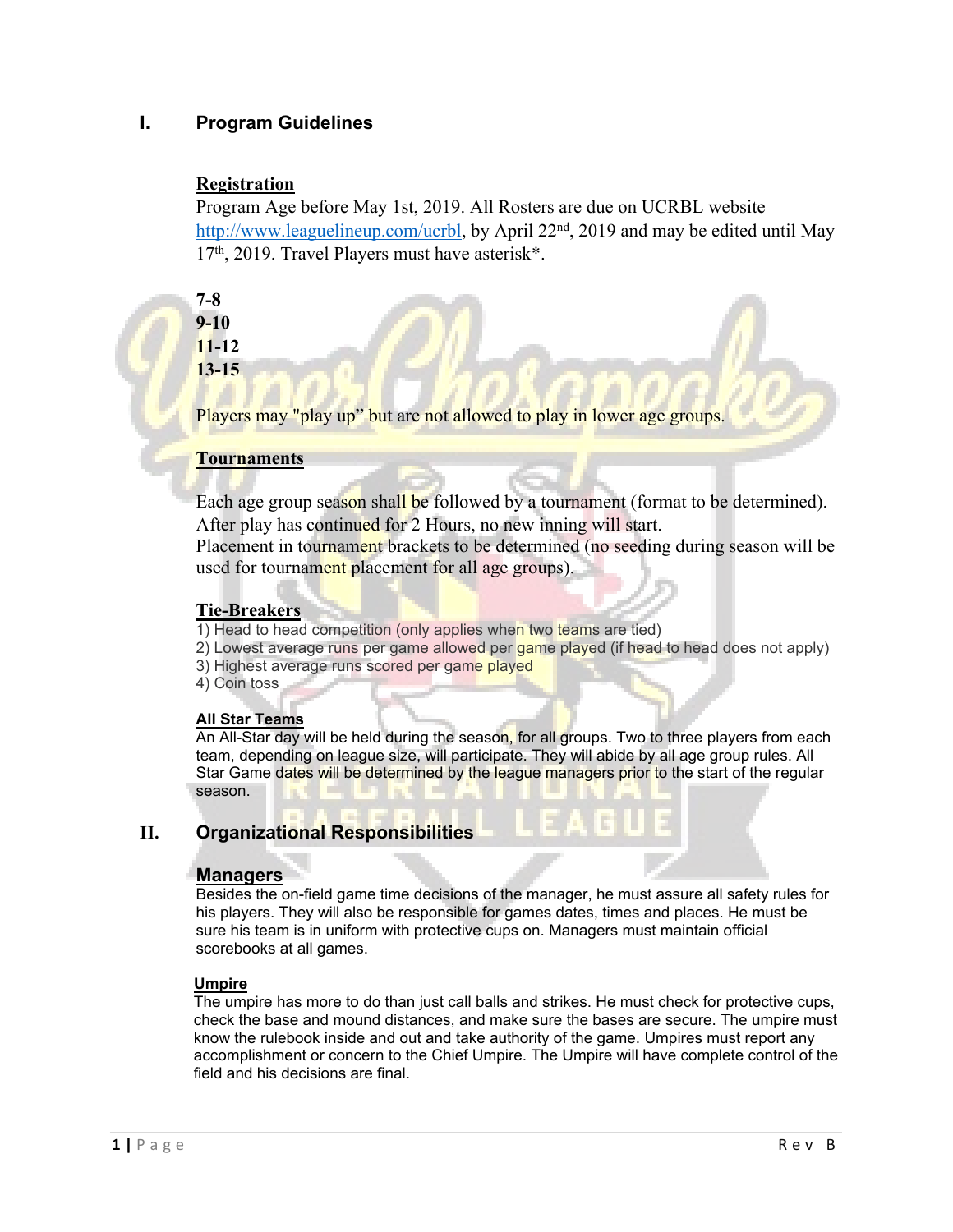# **III. Conduct**

#### **Sportsmanship**

We expect that every participant will conduct him/herself at all times in a manner that is appropriate for youth baseball. Accordingly, arguing with or complaining about umpire judgment calls (balls/strikes, out/safe or fair/foul) or any display of inappropriate behavior (to include foul language used) by coaches, managers, players, parents or spectators simply will not be tolerated. One warning may be issued by an umpire. Anyone in violation of this sportsmanship rule may be asked to leave the premises immediately by either the umpire or site director. If after five (5) minutes the offending person is not out of sight and sound of the field, the team will forfeit the game in progress. Anyone ejected from a game is suspended from participating or being a spectator at the next game.

Team head coaches/managers are 100% responsible for the conduct of their assistant coaches, players, parents and any other related spectators. Anyone who threatens an umpire, opposing coach or player (either physically or verbally) will be asked to leave immediately and may not return. Especially egregious acts will be sent to the compliance committee for further discussion and the disciplinary board of the team's Baseball Program Board and/or Rec Council which may result in permanent suspension from participating in baseball activities.

Team managers should make certain that everyone associated with their team is fully aware of the sportsmanship rules in advance of any and all games. The games should be fun for all involved, especially the **kids playing in them.**

#### **Alcohol and Tobacco use**

The sale or use of tobacco in any form is prohibited in county buildings or on county grounds. Anyone using alcohol or tobacco products in any form will be asked to leave grounds or dispose of alcohol or tobacco. If that person refuses to do so then the team that the person is represented will forfeit that game.

Any Manager or Coach, who uses alcohol and/or drugs during a game or at a practice, will automatically be removed from the Program. If a Manager and/or Coach are in violation during a game, the Umpire will instruct the offending party to leave the field. If compliance to the Umpire's orders is not forthcoming in 5 minutes the team that the offender represents will forfeit the game and be declared the loser. The opposing team will be declared the winner and will be officially recorded in the books.

#### **Managers and or Coaches**

Managers and/or Coaches shall always be respectful and courteous to fellow Managers, Coaches, and Umpires and to Players and parents of Players. Managers and Coaches will not at any time, use vulgar and/or obscene language or gestures. To do so will require mandatory and permanent removal from the Program. To strike or threaten to strike any

Manager, Coach, Umpire, Player or spectator will require mandatory removal from the Program.

Base Coaches will stay within the boundaries of the First and Third Base coaching boxes if these are available. In the absence of coaching boxes all Coaches must stay in the area extending no further than 15' from the back of the base toward home plate and must remain at least 10' off the playing field during play. If it is deemed that a coach is at an unsafe or distracting distance to the Batter, Catcher or Umpire, he/she will receive a warning. A second infraction will result in ejection from the game.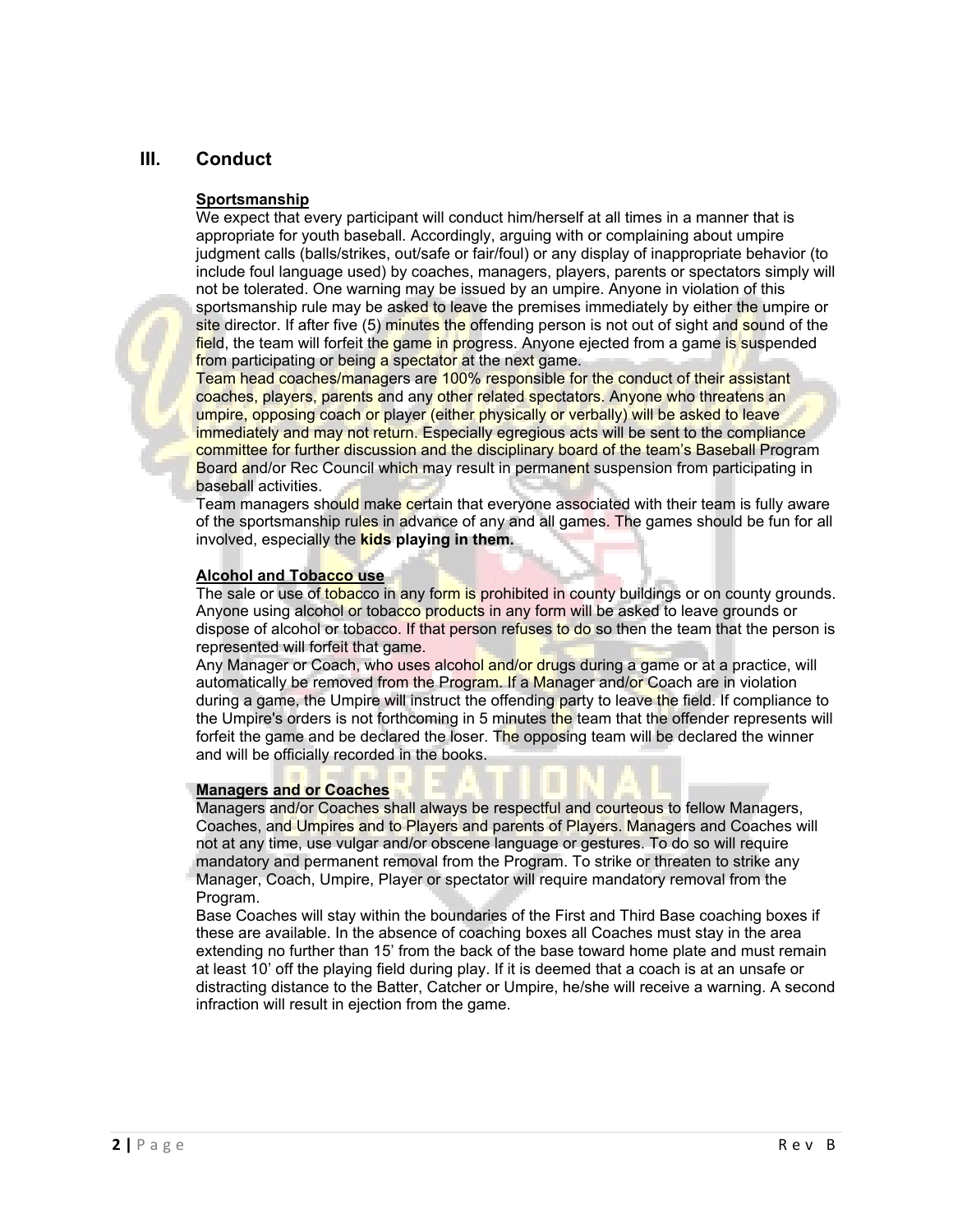#### **Parents**

A Parent of a player shall always be respectful and courteous to Managers, Coaches, Umpires, Players and Parents. Parents are not to, at any time, use vulgar and/or obscene language or gestures to any Manager, Coach, Umpire, Player or other spectator, or be disruptive to the game. If a Parent is in violation during a game, the Umpire, with the assistance of the team Manager of the team the Parent represents, will inform the Parent that they are being disruptive to the game and please desist from the disruptive conduct. If the Parent continues to be disruptive, the Umpire, with the assistance of the Manager of the team the Parent represents, will ask the Parent to leave the field. If the Parent does not leave the field within 5 minutes the team that the offender represents will forfeit the game and be declared the loser. The opposing team will be declared the winner and will be officially recorded in the record books. Any parent removed from the field must be reported to the commissioner within 24 hours.

#### **Players**

A Player always shall be respectful and courteous to Managers, Coaches, Umpires, and other Players. Players are not to, at any time; use vulgar and/or obscene language or gestures to any Manager, Coach, Umpire, Player or spectator. If a player is in violation, one warning will be issued. If a second violation occurs the Player will be ejected from the game. All ejected players will be an out their next at bat only. The rest of the game will be no consequence.

#### **Bat & Helmet Throwing**

Anytime a Player intentionally throws a bat or helmet in anger or just playing around, a team warning will be issued and/or at the umpire's discretion the player will be removed. All ejected players will be an out their next at bat only. The rest of the game will be no consequence.

#### **Disciplinary Procedures for parent and players**

- The Manager of each team is the **only person** that should question the umpire regarding rules.
- Judgment calls (balls, strikes, fair/foul balls, safe and out) are non-negotiable.
- Once a warning is issued by an umpire for conduct either by the manager, assistant coach(es), parents or players, the second infraction will result in the immediate ejection of the manager and the other offending party (if applicable)
- Any Manager/Coach/Parent ejected from a game will also be suspended for the next game and their name will be provided to the UCRBL Compliance Committee for further review and possible additional disciplinary actions.
- Any Manager/Coach/Parent/Player ejected on Multiple occasions will be submitted to the UCRBL Compliance Committee for further review
- Any specific or general concerns with a specific umpire should be reported to the Umpire Coordinator via email. A written response will be provided generally within 48-hours.

## **IV. Equipment**

#### **Uniforms**

Each program is responsible for their team's uniforms. Each Player on the team should have a matching jersey and hat. Any Farm players should wear their team jersey and hats. No jewelry is allowed in any age group. This includes: Piercings, watches, fitness trackers, necklaces, bracelets, etc.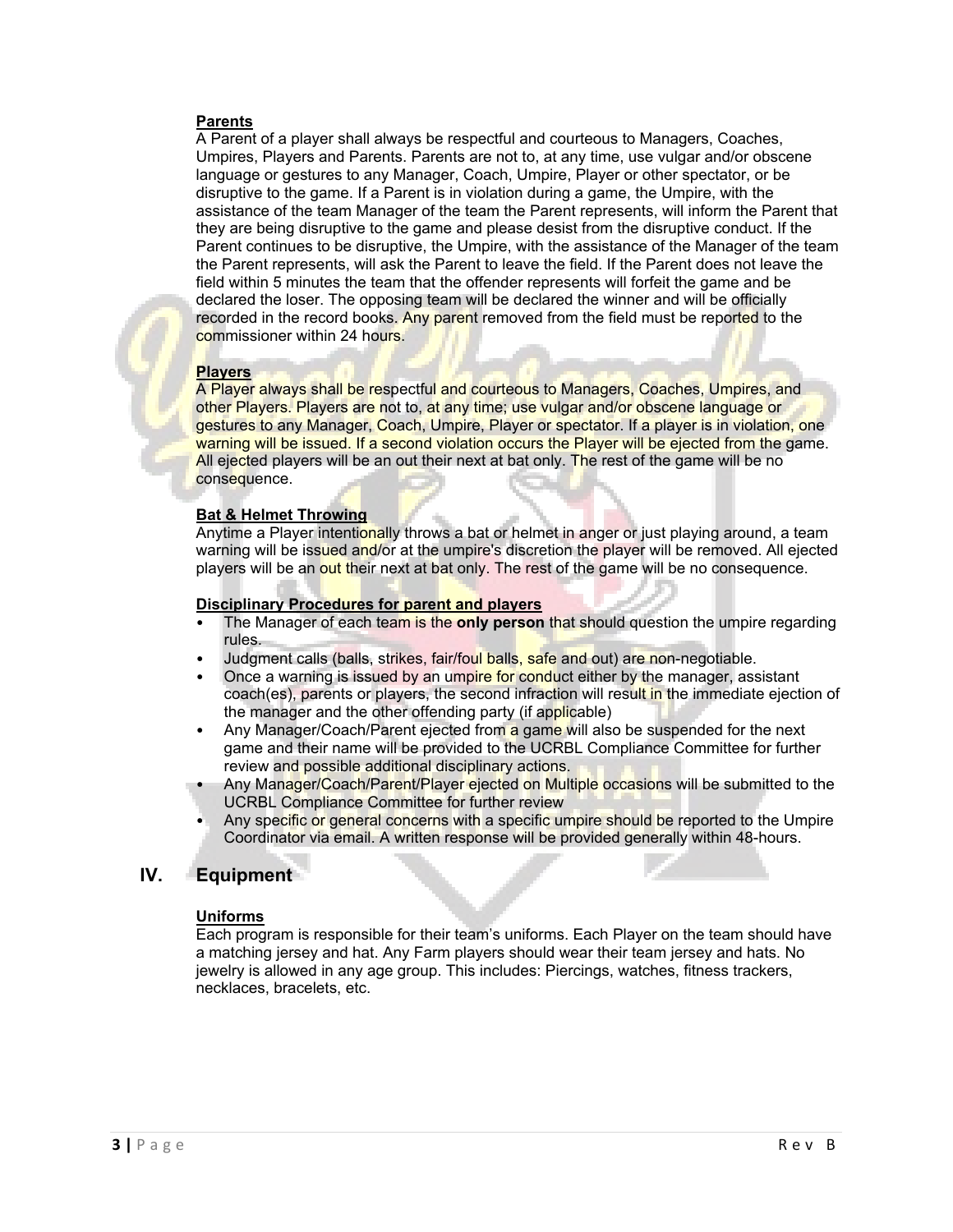#### **Personal Equipment (cleats, helmets, cups)**

Any player may use his/her own equipment. Cleats are to be rubber plastic for all ages, metal cleats are allowed in 13-15. All batters, base runners, on deck batters must wear an approved batting helmet (face shields optional). Any minor aged base coaches must also wear a helmet. All players on the field must wear a cup. NO CUP-NO PLAY. Players may go home and get one and be placed at the bottom of the lineup with no penalty.

#### **Catchers Equipment**

All catchers in all age groups must wear a Little League Approved Helmet/Mask, chest protector, shin guards, and protective **CUP.**

# **BATS**

All bats must have an approved stamp, no double walled bats allowed. Composite bats/handles are allowed if they meet the below requirements.

7-8: Wood, USA, or USSSA BPF 1.15 no barrel restrictions 9-10: Wood, USA, or USSSA BPF 1.15 no barrel restrictions 11-12: Wood, USA, or USSSA BPF 1.15 no barrel restrictions 13-15: Wood, USA, USSSA BPF 1.15, or BBCOR no barrel restrictions

#### **Field Setup/Game Balls**

Each team should supply (1) new game ball, each team should also have 1 slightly used clean replacement in case of a lost ball. The Home team is responsible for having bases and mound set to proper distances and a minimum of batter's boxes and foul lines on the field of play for each game.

#### **Umpires**

The Home team pays the umpire this will be handled between the umpire association and each program if they are using a check or cash on the field. Every attempt by the league to create a balanced home and away schedule will be made. In-house umpires are allowed for all regular season games. ALL PLAYOFF GAMES MUST USE HCUA.

7-8: no umpires 9-10: 1 umpire 11-12: 1 umpire 13-15: 2 umpires

# **V. Ground Rules**

#### **Game cancellations**

The Home team is responsible for letting the league and opponents know if the weather has affected any safe playing conditions on the field. All attempts will be made to update the website at <http://www.leaguelineup.com/ucrbl>. All cancellations should be made no later than 4:30pm including notifying the umpire coordinator and UCRBL Scheduler. No website changes will be made after 4:30pm, and games will be a game time decision. **Note:** umpires usually receive half pay for games cancelled at the field.

In the event of rain/lightening during the game. Umpire may call a 15-minute delay before the start of any game. During game umpire may suspend the game due to weather conditions after any 15-minute delay. Lightening will result in a 30-minute delay from the last lightning seen (all players, coaches, fans, etc. must leave field to their cars during this delay). Umpires will make all calls on ending a game due to darkness.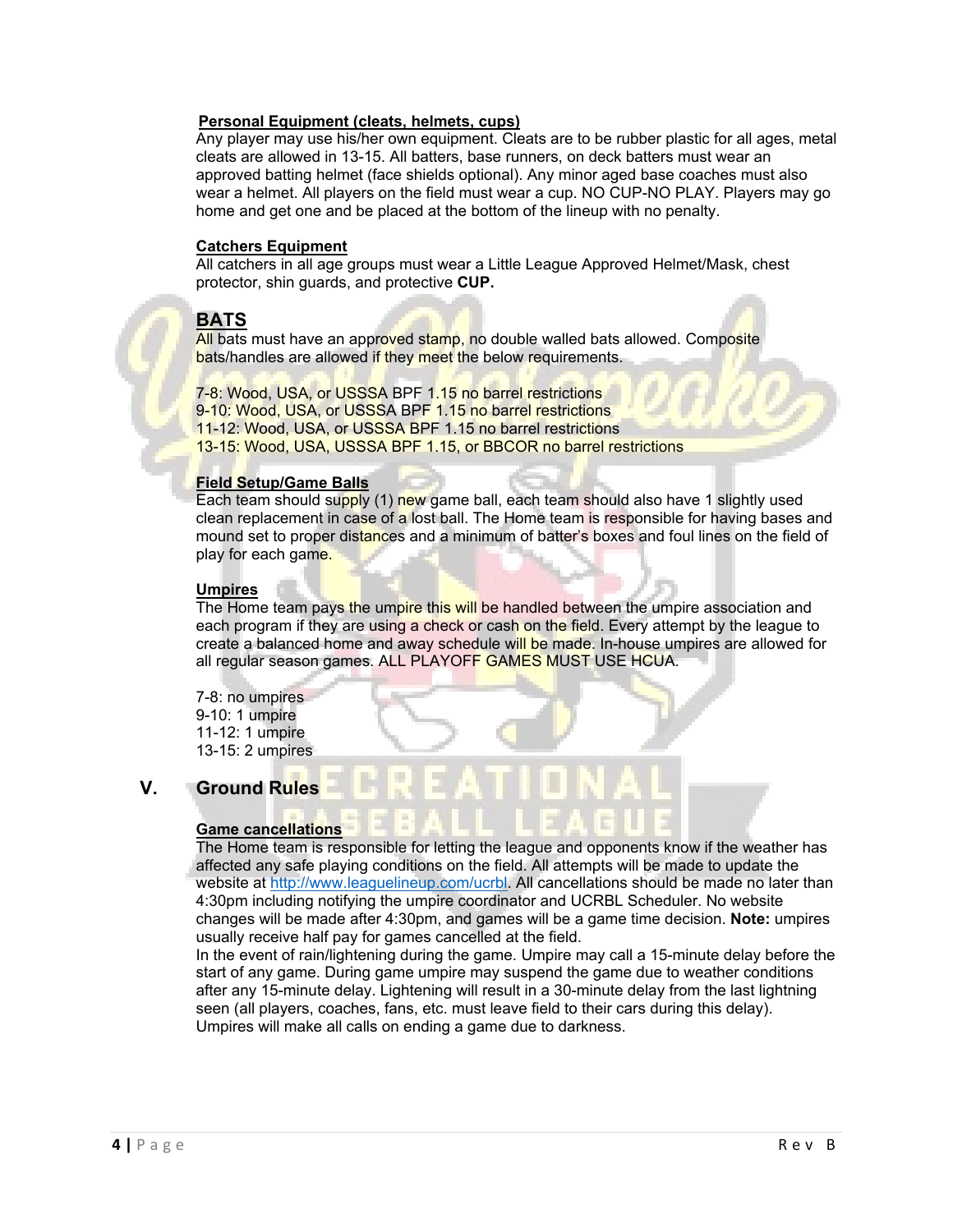#### **Game Length**

No new inning should start after 2 hours. Weekday games are scheduled at 6pm.

7-8: 5 innings 9-10: 6 innings 11-12: 6 innings 13-15: 7 innings

#### **Official Game**

A game that has completed 4 innings ( $3 \frac{1}{2}$  if home team is ahead) will be official. This means a game called for darkness or time. If a game is called during an inning of an official game will revert to the last score of the last completed inning. If a game is called before it is an official game, it can be resumed from the point of suspension with the same lineup and players if possible. All coaches must make a good faith effort to makeup and cancellations or incomplete games. Pitching rules will apply.

#### **Forfeits**

Teams must have 8 players to start and finish an official game. Any team not having 8 players after 15 mins from the scheduled start time will be declared a forfeit. You may add to the lineup if players show up late. **NOTE:** During the regular season if a team does not have enough players the game can be declared a forfeit, coaches then need to discuss giving players to the other team so a practice game can still be played (Umpires are already paid for).

#### **Farm Players**

Teams may use farm players from a lower age group in order to prevent a forfeit or if a manager only has (8) players available up to (10) players. Any farm player who starts the game must play. You cannot send a farm player home or remove him/her from the game if other player(s) arrive. A maximum of  $2$  farm players may be used. Farm players must only play up one age group. They must play in the field and be in the batting lineup. He/she should wear their normal team uniform so they are easily identified and will follow their age group rules. He/she must also have a parental permission form. **Farm players can't pitch and can't be a travel player or a forfeit will be declared.**

A farm player can only be called up once a week during the regular season. During tournament farms players may be utilized in as many games as necessary to field a team of up to (10) players.

#### **Collision Rule**

All runners must slide or otherwise attempt to avoid a fielder who has possession of the ball and is waiting to make a tag. If a runner fails to do so and a collision occurs the runner is out, the ball is dead, and all other runners may not advance. If in the judgement of the umpire the collision is intentional or flagrant, the offending player may be ejected from the game and his/her position in the lineup will be recorded as an out the first time, then no penalty after. If the runner does not slide and there is no collision and the umpire rule the runner safe, the runner is **safe**.

#### **Umpire Discussions**

In the event of a discussion with the umpire, only (1) Manager or Coach from each team may be involved. Other will be told to leave, violations of this rule may result in a forfeit being declared and cancellation of the remainder of the game. **\*\*\*\*NOTE:** These should be "discussions" **NOT** arguments if you have a rule to question then do it politely. If you have a problem with the umpire, please stay calm and remind your parents we are here for the kids. Please just kindly ask for the umpire's full name and send an email to [URCBLben@gmail.com](mailto:URCBLben@gmail.com) with your complaint after the game is completed.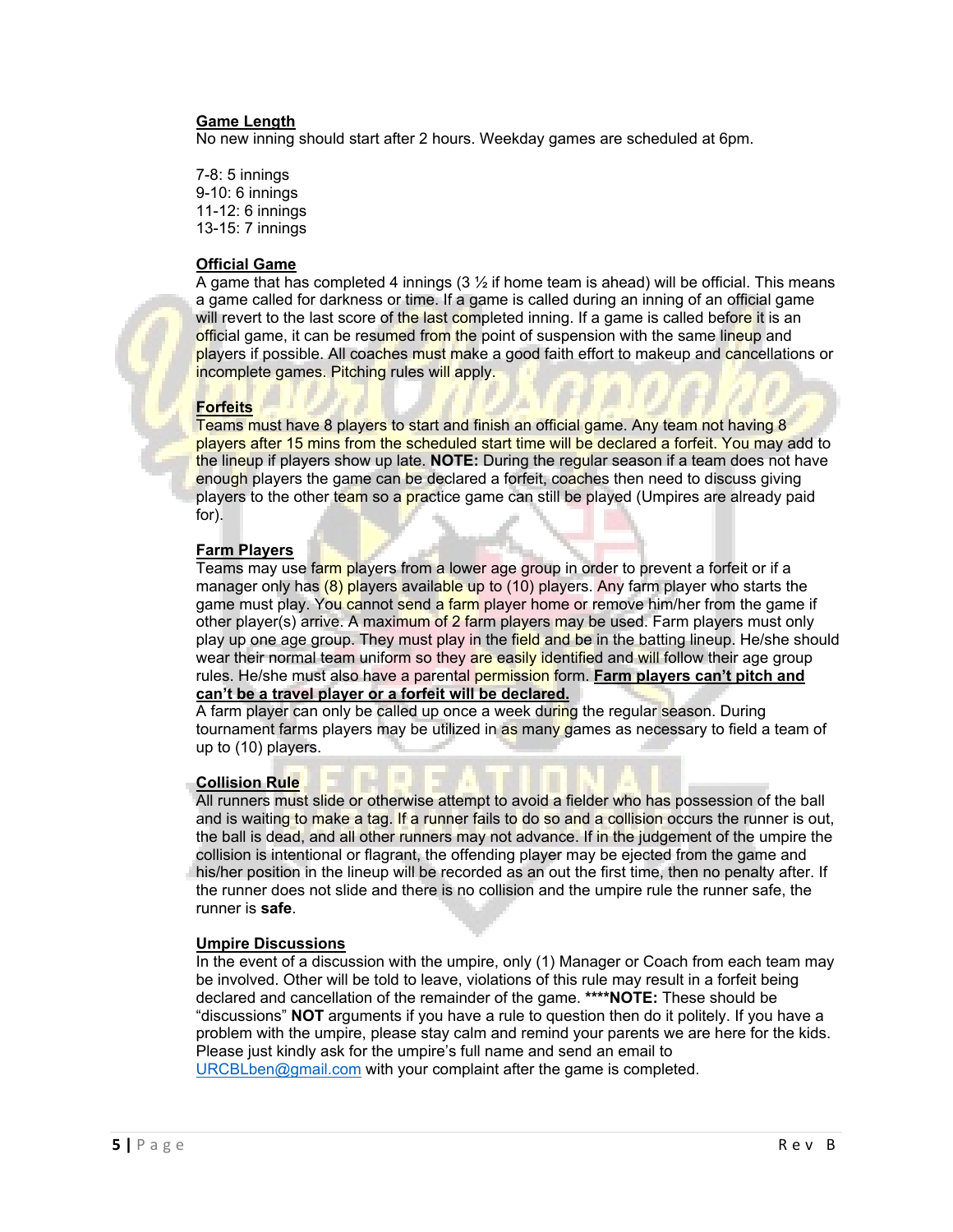#### **Base Coaches**

It is the responsibility of the Manager to assign base coaches at First and Third bases. The base coach may not ever enter the field of play or mark the field. Thus, a base coach may not grab, push or touch a player while the ball is in play. In this event, a warning will be issued. A second offense will result in the lead runner being declared out. Hive five's and handshakes are permitted. Any minors(players) as base coaches must wear a helmet. 7-8 may not use players as base coaches. 7-8 will be allowed a coach in the outfield or coaches may stay outside the foul lines. There can be no interference during live ball scenarios.

#### **Base and Mound Distances**

Home Team is responsible for ensuring proper distance and stability of all bases, mound, and home plate. Measurements as follows: Mound/Bases/Home-2<sup>nd</sup>

7-8: 40'/60'/84'10" 9-10: 46'/60'/84'10" 11-12: 50'/70'/99' 13-15: 60'/90'/127'3"

All batter's boxes should be 3'x6' (4" from plate)

#### **Out-Of-Play**

The umpire will discuss the out of play area and ground rules of each field during the plate meeting before all games.

#### **On Deck Batters**

All on deck batters must wear a helmet and stand out of play in a designated area (suggest cones or chalk). All other players must be on the bench except to use the restroom facilities or to warm up pitchers. All players warming up pitchers must always be in full catcher's gear.

#### **Reporting scores**

No regular season standings are kept or recorded. Playoff scores should be reported to their program or the tournament director at ucrbiben@gmail.com.

#### **Fair Play**

No one may sit out for more than two consecutive defensive innings at all age levels. In the spirit of fairness to all players at every level and in every game (even tournament games), we have determined that this rule warrants specific disciplinary action if violated. Note: Pitchers being removed during an inning are exempt from this. The head coach of the team in violation will be given a warning during the game and any player that has sit out for more than two innings should be immediately inserted into the game at any position (except pitcher or catcher). If an infraction is noted by either team, the coach should request a conference with the umpire in between innings. The umpire will have responsibility to issue the warning to the violating Head Coach. UCRBL official will be notified and the violating coach will be contacted to determine if he/she will be allowed to continue as a coach in the league. Each team will be responsible for keeping track of players that sit to include, name number and what innings the player sat on the beach. These shall be noted in the scorebook of record. For Tournament Championship games at all levels, an official scorer will be assigned by the league to keep the scorebook and monitor against infringements of this rule.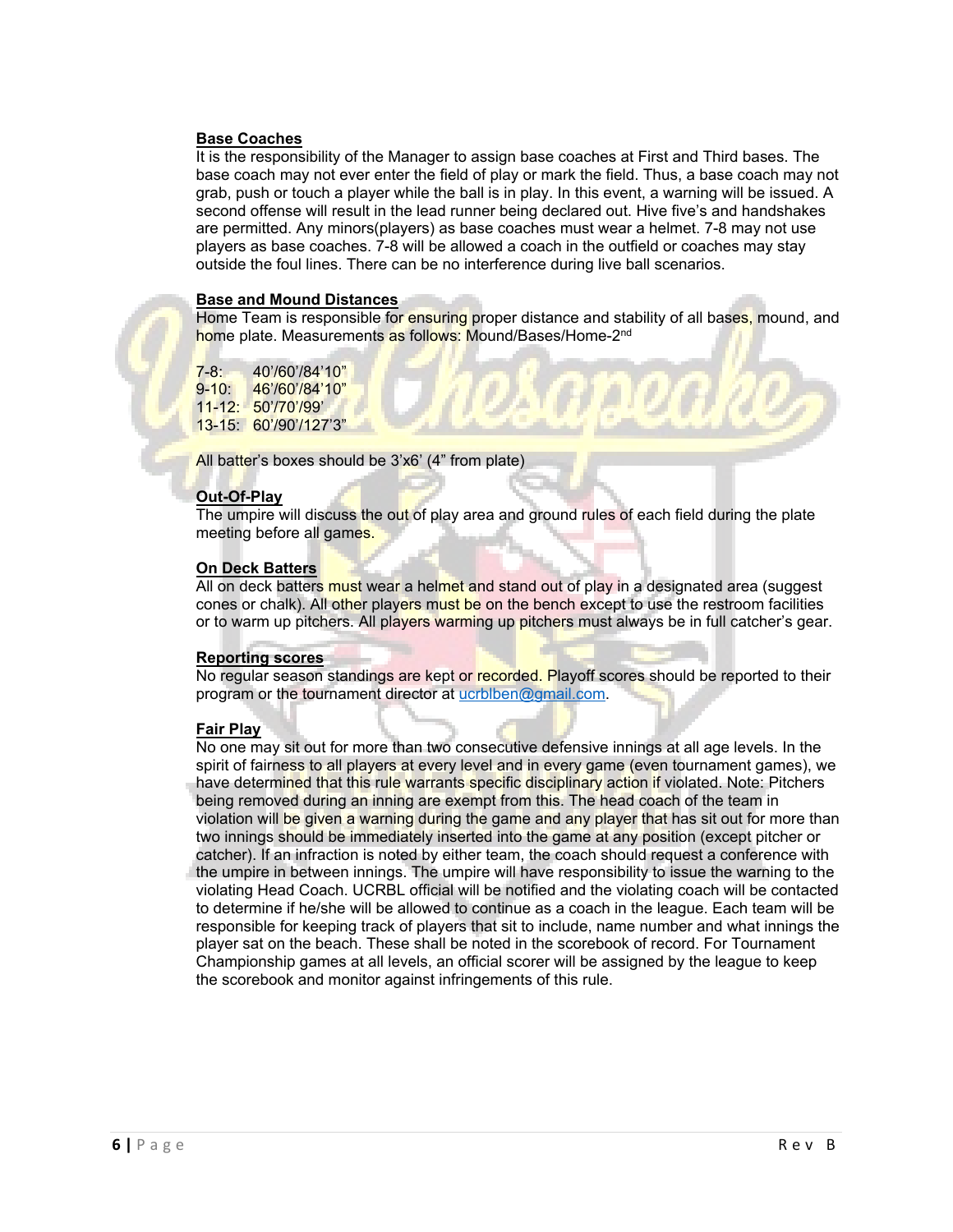#### **TRAVEL PLAYERS**

Travel players will be permitted to play in all age groups. However, these players must be noted on the Team's Roster on the UCRBL website<http://www.leaguelineup.com/ucrbl>. with an asterisk. Coaches should also inform the opposing team at the plate meeting of any travel players. **TRAVEL PLAYERS ARE NOT ALLOWED TO PITCH AT ANY TIME (except in 13- 15 age group).** \* Coach must protest player during the game and then immediately after game contact UCRBL (ucrblben@gmail.com) with the complaint so it can be turned over to the compliance committee. If a team is found to have a travel player pitch that team will forfeit their spot in the end of season tournament. \*

### **Protests**

A protest must be entered at the time of the protest. You can't protest a judgement call. There is no fee for this protest. All protests should be called into your league commissioner. Then please email the complaint after the game to [ucrblben@gmail.com.](mailto:ucrblben@gmail.com) The game should continue in protest and completed. After the protest has been heard the compliance committee (2 non-involved members) will vote if a tie vote then the Chairman or Co-chairman will make a tie breaking vote. This decision will be **FINAL.**

# **VI. Game Rules (Cal Ripken/Babe Ruth league rules apply, unless stated otherwise below)**

#### **7-8**

- 10 fielders are allowed 4 outfield and 6 infield including pitcher and catcher.
- All players must appear in the batting lineup, if a player gets hurt or leaves there will be no penalty (no out).
- All coaches during any coach pitch must pitch overhand from 40' only to his players.
- Players will pitch all 5 innings. No Walks. If a player throws ball four, the coach on the mound will continue the at-bat with the current count until the batter hits or strikes out.
- Pitchers will only pitch one inning per game, 1 pitch is an inning.
- During kid pitch, coach on mound will call balls and strikes. (3) strikes and you're out.
- Fielding team should supply a coach behind plate for ball retrieval.
- NO BALKS
- During coach pitch a player should receive no more than (7) pitches unless he fouls of pitch number (7).
- If a pitcher hits more than one batter, he/she must be removed as pitcher.
- One coach is allowed in the outfield grass but there must always be at least one coach on the bench.
- Game length will be (5) innings, not to exceed 2 hours.
- Mercy rule is 5 runs per inning. No slaughter.
- Catchers are limited to 3 innings per game.
- No stealing or leading of any base.
- No sliding into first base. (1<sup>st</sup> team offense-warning,  $2<sup>nd</sup>$  team offense runner is out)
- No head first sliding at any time. (base runner is out)
- Pinch runner may be used for next innings catcher with 2 outs. Pinch runner must be last recorded out.
- No infield fly or dropped third strike.
- No bunting or "T's" should be used in the game.
- A base runner may not advance on over throw.
- On balls hit to the outfield, runners may advance until the ball is in possession in the infield by an infielder.
- Coach on the mound has final say on all calls.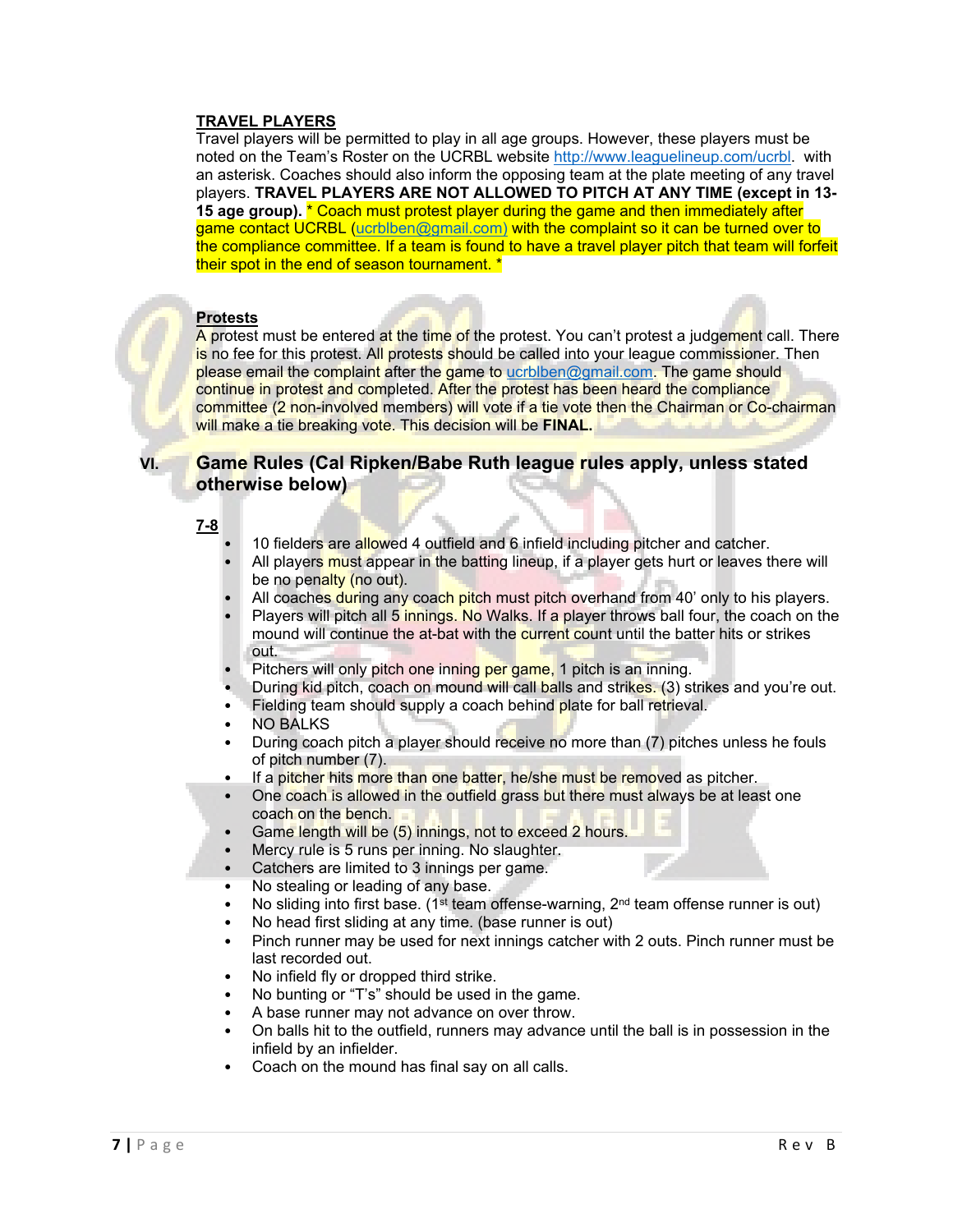- **9-10**
	- 9 fielders allowed 3 outfielders and 6 infielders and extra outfielder may be used if agreed by both managers during plate meeting before game
	- All players will appear in the batting lineup. If a player gets hurt or leaves there will be no penalty (no out).
	- Pitchers may only pitch a maximum of 3 innings per game, 1 pitch is an inning.
	- NO BALKS or INTENTIONAL WALKS
	- No dropped third strike or infield fly
	- A ball is live until time is called by the umpire.
	- Once a pitcher is removed he/she can't return to the mound, he/she may re-enter at another position.
	- Pitcher may hit a maximum of 2 batters per inning, or 3 batters per game before he/she must be removed as a pitcher.
	- Mercy rule is 5 runs per inning, unlimited last inning.
	- Slaughter rule is 10 after 4 innings.
	- No sliding into first base. Runner is out.
	- No head first sliding. Runner is out.
	- No leading off. (1<sup>st</sup> team offense warning. 2<sup>nd</sup> team offense runner is out)
	- Base runners may steal 1 base per batter, no further advance on an overthrow.
	- Base runners must wait until ball reaches the plate to leave base (no leading).
	- Base runners are not allowed to steal home.
	- A pinch runner may be used for the next innings catcher or pitcher with 2 outs, pinch runner must be the last recorded out.

#### **11-12**

- 9 fielders allowed 3 outfielders and 6 infielders and extra outfielder may be used if agreed by both managers during plate meeting before game
- All players will appear in the batting lineup. If a player gets hurt or leaves there will be no penalty (no out).
- Pitchers may only pitch a maximum of 3 innings per game, 1 pitch is an inning.
- Once a pitcher is removed he/she can't return to the mound, he/she may re-enter at another position.
- Pitcher may hit a maximum of 2 batters per inning, or 3 batters per game before he/she must be removed as a pitcher.
- A ball is live until time is called by the umpire.
- Infield fly rule is in effect.
- Intentional walks are not permitted.
- Each pitcher will receive 1 balk warning, balk is an immediate dead ball. No runners advance, no outs recorded, and no pitch recorded.
- Dropped third strike rule in effect.
- Mercy rule is 5 runs per inning, unlimited last inning.
- Slaughter rule is 10 after 4 innings.
- No sliding into first base. Runner is out.
- No head first sliding. Runner is out.
- Players can dive back from leading off head first.
- A pinch runner may be used for the next innings catcher or pitcher with 2 outs, pinch runner must be the last recorded out.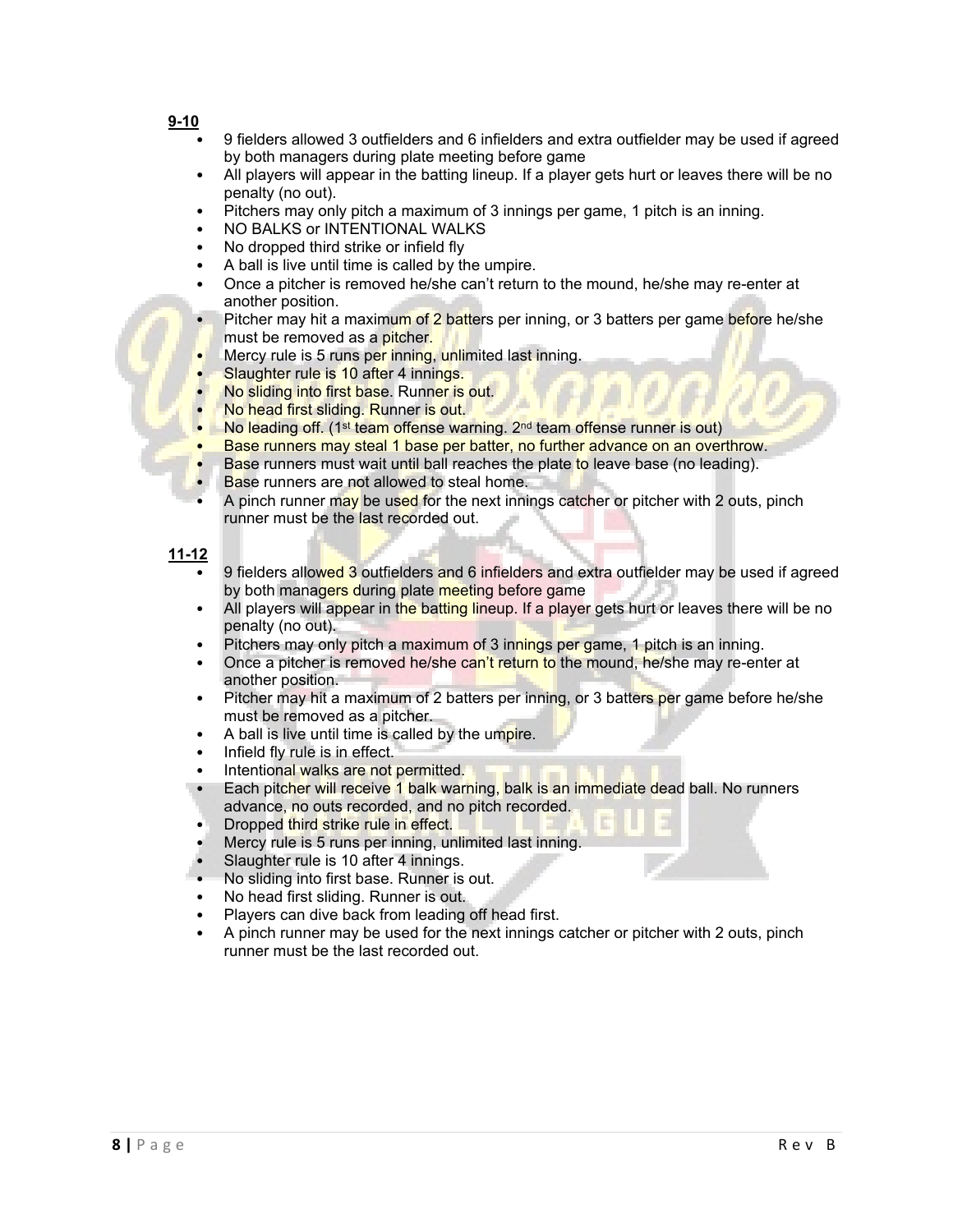#### **13-15**

- 9 fielders allowed 3 outfielders and 6 infielders including pitcher and catcher.
- All players will appear in the batting lineup. If a player gets hurt or leaves there will be no penalty (no out).
- Pitchers may only pitch a maximum of 3 innings per game, 1 pitch is an inning.
- Once a pitcher is removed he/she can't return to the mound, he/she may re-enter at another position.
- Pitcher may hit a maximum of 2 batters per inning, or 3 batters per game before he/she must be removed as a pitcher.
- Travel and high school players CAN pitch.
- A ball is live until time is called by the umpire.
- Dropped third strike in effect.
- Intentional walks are limited to 2 per game, but not to the same batter.
- MLB intentional walk rule in effect. No pitch needs to be thrown.
- Each pitcher will receive 1 balk warning, balk is an immediate dead ball. No runners advance, no outs recorded, and no pitch recorded.
- Mercy rule is 5 runs per inning, unlimited last inning.
- Slaughter rule is 10 after 5 innings.
- **Metal cleats are permitted, please use caution to keep toes pointed down and to avoid collisions.**
- Infield fly rule is in effect.
- No sliding into first base. Runner is out.
- Head first sliding is allowed.
- A pinch runner may be used for the next innings catcher or pitcher with 2 outs, pinch runner must be the last recorded out.

# **PITCH COUNT SUGGESTIONS**

**<https://www.baberuthleague.org/latest-rule-changes/2017-rule-changes.aspx>**

| Age group | 0 days rest | 1-day rest | 2 days rest | max |
|-----------|-------------|------------|-------------|-----|
| $7 - 8$   | $1 - 20$    | $21 - 35$  | $36+$       | 50  |
| $9 - 10$  | $1 - 40$    | $41 - 65$  | $66+$       | 75  |
| $11 - 12$ | $1 - 40$    | $41 - 65$  | 66+         | 85  |
| $13 - 15$ | $1 - 45$    | 46-75      | $76+$       | 95  |